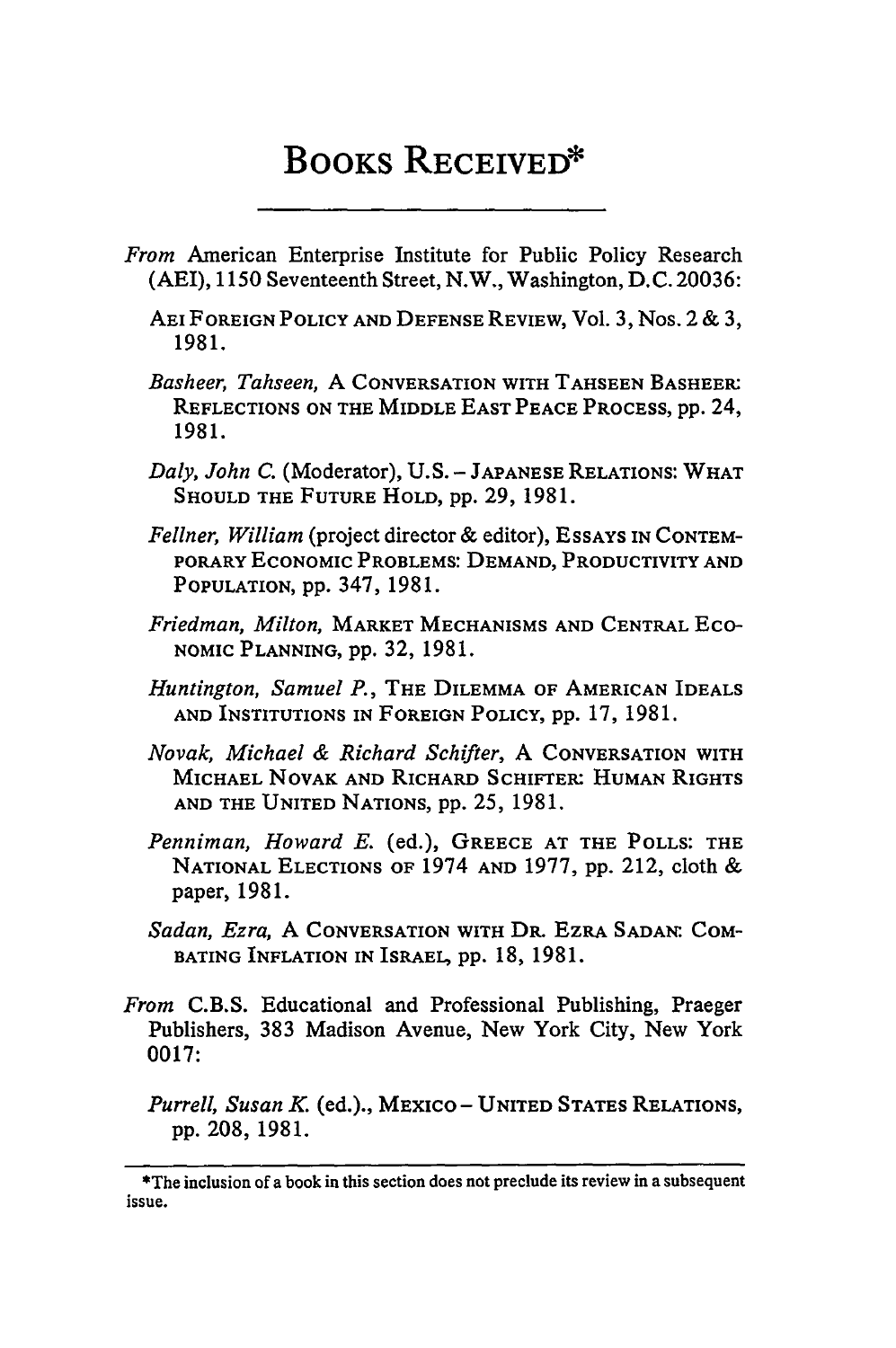- *From* Foundation Press, Post Office Box 3056, St. Paul, Minnesota *55165:*
	- *McDougal, M. & W M. Reisman,* INTERNATIONAL **LAW IN CONTEMPORARY PERSPECTIVE, pp.** 1570, 1980.
	- *McDougal, M. & W M. Reisman,* A **SUPPLEMENT TO** INTERNA-TIONAL **LAW IN** CONTEMPORARY **PERSPECTIVE, pp. 638, 1981.**
	- *Sweeney J., T. Covey & E. Noyes,* THE INTERNATIONAL **LEGAL** SYSTEM: **CASES AND** MATERIALS, pp. 1361, 1980.
- *From* Hoover Institution Press, Stanford University, Stanford, California 94305:
	- *Beau lac, Willard L.,* THE FRACTURED CONTINENT. **LATIN AMERICA IN CLOSEUP, pp.** 220, **1980.**
- *From* Institute of Industrial Relations, University of California, Los Angeles, 405 Hilgard Avenue, Los Angeles, California 90024:
	- *Meyers, Frederic,* MEXICAN INDUSTRIAL **RELATIONS** FROM **THE** PERSPECTIVE OF THE LABOR **COURT,** pp. 103, 1979.
- *From* International Labor Office, 1750 New York Avenue, N.W., Suite 311, Washington, D.C. 20006:
	- **COLLECTIVE BARGAINING IN INDUSTRIALIZED MARKET** ECO-**NOMICS, pp.** 415, bibliography, **1973.**
	- **CONCILIATION AND ARBITRATION PROCEDURES IN LABOR DIS-**PUTES: A COMPARATIVE **STUDY,** pp. 183, 1980.
	- *Husband, J L,* LABOUR ADMINISTRATION: A **GENERAL** INTRO-**DUCTION, pp.** 88, **1980.**
	- **SPECIAL NATIONAL PROCEDURES CONCERNING NON-DISCRIMI-NATION** IN **EMPLOYMENT, pp. 65, 1975.**
- *From* Princeton University Press, 41 William Street, Princeton, New Jersey 08540:

**I**

*Schoultz, Lars,* **HUMAN** RIGHTS **AND** UNITED **STATES** POLICY TOWARD **LATIN** AMERICA, **pp.** 379, bibliography, **1981.**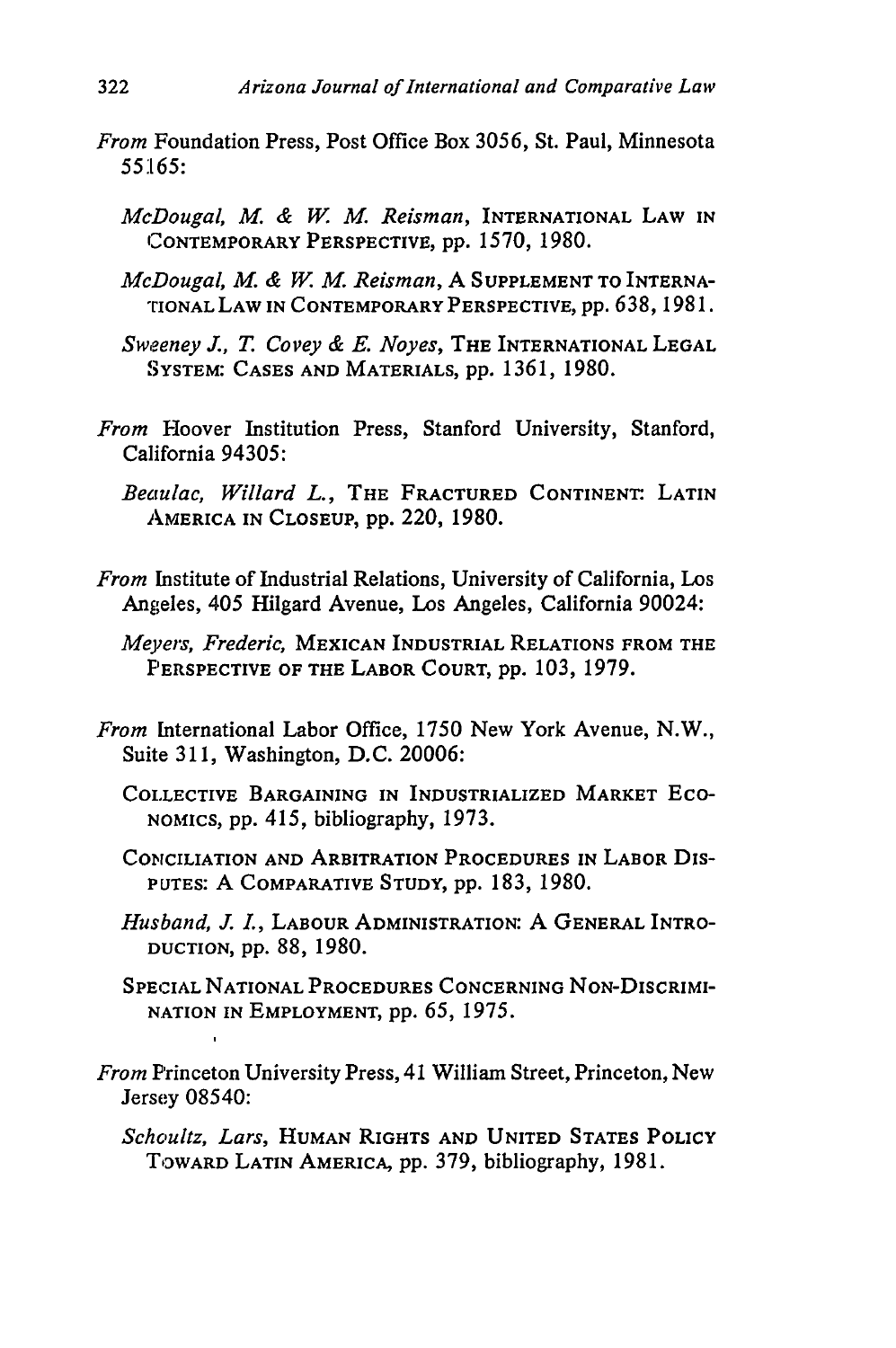*From* Stanford University Press, Stanford, California 94305:

- *Barton, John H.,* THE POLITICS OF **PEACE: AN EVALUATION** OF ARMS CONTROL, pp. 232, 1981.
- *From* United Nations, New York City, New York 10017:
	- **NAMIBIA** BULLETIN, Feb. 1980, Mar. 1980, Apr. 1980 & Jan. 1981.
- *From* University of Washington Press, Seattle, Washington 98195:
	- *Maki, John M.* (ed. & trans.), **JAPAN'S** COMMISSION **ON** THE **CONSTITUTION,** pp. 393, bibliography, 1980.
- *From* Warren, Gorham and Lamont, 210 South Street, Boston, Massachusetts 02111:
	- *Lessard, Donald R.* (ed.), **INTERNATIONAL FINANCIAL MANAGE-MENT,** pp. 618, bibliography, 1979.